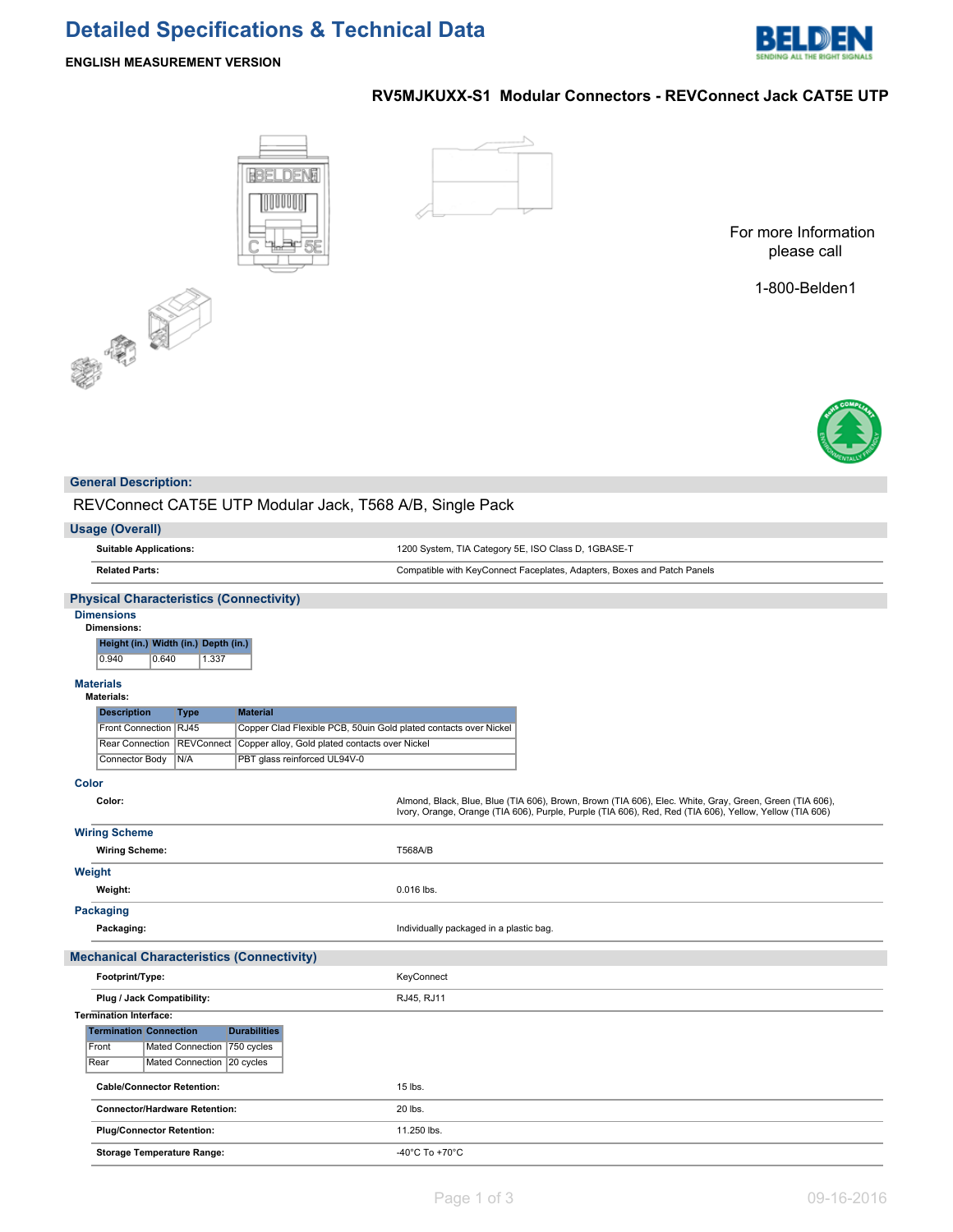# **Detailed Specifications & Technical Data**



# **ENGLISH MEASUREMENT VERSION**

# **RV5MJKUXX-S1 Modular Connectors - REVConnect Jack CAT5E UTP**

| Installation Temperature Range:                                  | $-10^{\circ}$ C 10 $+60^{\circ}$ C                                                                                                                                        |
|------------------------------------------------------------------|---------------------------------------------------------------------------------------------------------------------------------------------------------------------------|
| <b>Operating Temperature Range:</b>                              | -10 $^{\circ}$ C To +60 $^{\circ}$ C                                                                                                                                      |
| <b>Tool Compatibility:</b>                                       | REVConnect Termination Tool (p/n RVUTT01)                                                                                                                                 |
| <b>Applicable Specifications and Agency Compliance (Overall)</b> |                                                                                                                                                                           |
| <b>Applicable Standards &amp; Environmental Programs</b>         |                                                                                                                                                                           |
| <b>UL Rating:</b>                                                | $UL94V-0$                                                                                                                                                                 |
| <b>IEEE Specification:</b>                                       | Power Over Ethernet (PoE) IEEE 802.3at type 1 and 2 (up to 30W), IEEE802.3bt/D1.7 type 3 and 4 (up to<br>100W), CISCO UPOE (up to 60W), Power over HDBaseTTM (up to 100W) |
| EU Directive 2002/95/EC (RoHS):                                  | Yes                                                                                                                                                                       |
| EU RoHS Compliance Date (mm/dd/yyyy):                            | 07/01/2006                                                                                                                                                                |
| MII Order #39 (China RoHS):                                      | <b>EUP 50</b>                                                                                                                                                             |
| <b>Telecommunications Standards:</b>                             | Category 5e - TIA 568.C.2, Category 5 - ISO/IEC 11801:2002 Ed.2                                                                                                           |
| <b>Safety Listing:</b>                                           | c(UL)us Listed                                                                                                                                                            |
| <b>Other Specification:</b>                                      | UL1863, IEC 60603-7, FCC part 68-F                                                                                                                                        |
| <b>Suitability</b>                                               |                                                                                                                                                                           |

**Suitability - Indoor:** Yes - Indoor

# **Transmission Characteristics (Connectivity)**

**Mated Connection Table 1:**

| Frequency<br>(MHz) | Max.<br><b>Insertion Loss</b><br>TIA* (dB) | Max.<br><b>Insertion Loss NEXT</b><br>Belden** (dB) | Min.<br>$TIA*$ (dB) | Min.<br><b>NEXT</b><br>Belden** (dB) TIA* (dB) | Min.<br><b>FEXT</b> | Min.<br><b>FEXT</b><br>Belden** (dB) |
|--------------------|--------------------------------------------|-----------------------------------------------------|---------------------|------------------------------------------------|---------------------|--------------------------------------|
| 1.000              | 0.100                                      | 0.100                                               | 65.000              | 77.000                                         | 65.000              | 77.000                               |
| 4.000              | 0.100                                      | 0.100                                               | 65,000              | 73.800                                         | 63.100              | 74.800                               |
| 8.000              | 0.100                                      | 0.100                                               | 64.900              | 67.700                                         | 57.000              | 68.700                               |
| 10.000             | 0.100                                      | 0.100                                               | 63.000              | 65.800                                         | 55.100              | 66,800                               |
| 16.000             | 0.100                                      | 0.100                                               | 58.900              | 61.700                                         | 51.000              | 62.700                               |
| 20.000             | 0.100                                      | 0.100                                               | 57.000              | 59.800                                         | 49.100              | 60.800                               |
| 25.000             | 0.100                                      | 0.100                                               | 55,000              | 57.800                                         | 47.100              | 58,800                               |
| 31.250             | 0.110                                      | 0.100                                               | 53.100              | 55.900                                         | 45.200              | 56,900                               |
| 62.500             | 0.160                                      | 0.120                                               | 47.100              | 49.900                                         | 39.200              | 50.900                               |
| 100.000            | 0.200                                      | 0.160                                               | 43.000              | 45.800                                         | 35.100              | 46,800                               |
| 160,000            |                                            | 0.210                                               |                     | 41.700                                         |                     | 42.700                               |

# Mated Connection Table - Footnote: **\* TIA/EIA-568-C.2 Category 5E Standard**.<br>\*\* Worst-case performance for a CAT5E mated connection using CAT5E modular plugs.

#### **Mated Connection Table 2:**

| Frequency<br>(MHz) | Min.<br><b>Return Loss</b><br>TIA* (dB) | Min.<br><b>Return Loss</b> | Min.<br><b>Balanced TCL</b><br>Belden** (dB) Belden** (dB) |
|--------------------|-----------------------------------------|----------------------------|------------------------------------------------------------|
| 1.000              | 30.000                                  | 32.000                     | 42.000                                                     |
| 4.000              | 30.000                                  | 32.000                     | 42.000                                                     |
| 8.000              | 30.000                                  | 32.000                     | 42.000                                                     |
| 10.000             | 30.000                                  | 32.000                     | 42.000                                                     |
| 16.000             | 30.000                                  | 32.000                     | 42.000                                                     |
| 20.000             | 30.000                                  | 32.000                     | 42.000                                                     |
| 25.000             | 30.000                                  | 32.000                     | 42.000                                                     |
| 31.250             | 30.000                                  | 32.000                     | 42.000                                                     |
| 62.500             | 24.000                                  | 31.100                     | 36.100                                                     |
| 100.000            | 20.000                                  | 27.000                     | 32.000                                                     |
| 160.000            |                                         | 22.900                     | 27.900                                                     |

#### **Dielectric Strength:** 1,000 V RMS @ 60 Hz for 1 minute (Signals to Ground)

| <b>Current Rating:</b>          | 1.300 A           |
|---------------------------------|-------------------|
| <b>Insulation Resistance:</b>   | 500 M-Ohm Minimum |
| <b>Max. Contact Resistance:</b> | 20 m-Ohm          |
| <b>Termination Resistance:</b>  | $2.5$ m-Ohm       |
|                                 |                   |

### **Notes (Overall)**

**Notes:** Please see Installation Guide PX106434.

| <b>Product Family</b>    |       |
|--------------------------|-------|
| <b>Part Number List:</b> |       |
| <b>Item Number</b>       | Color |